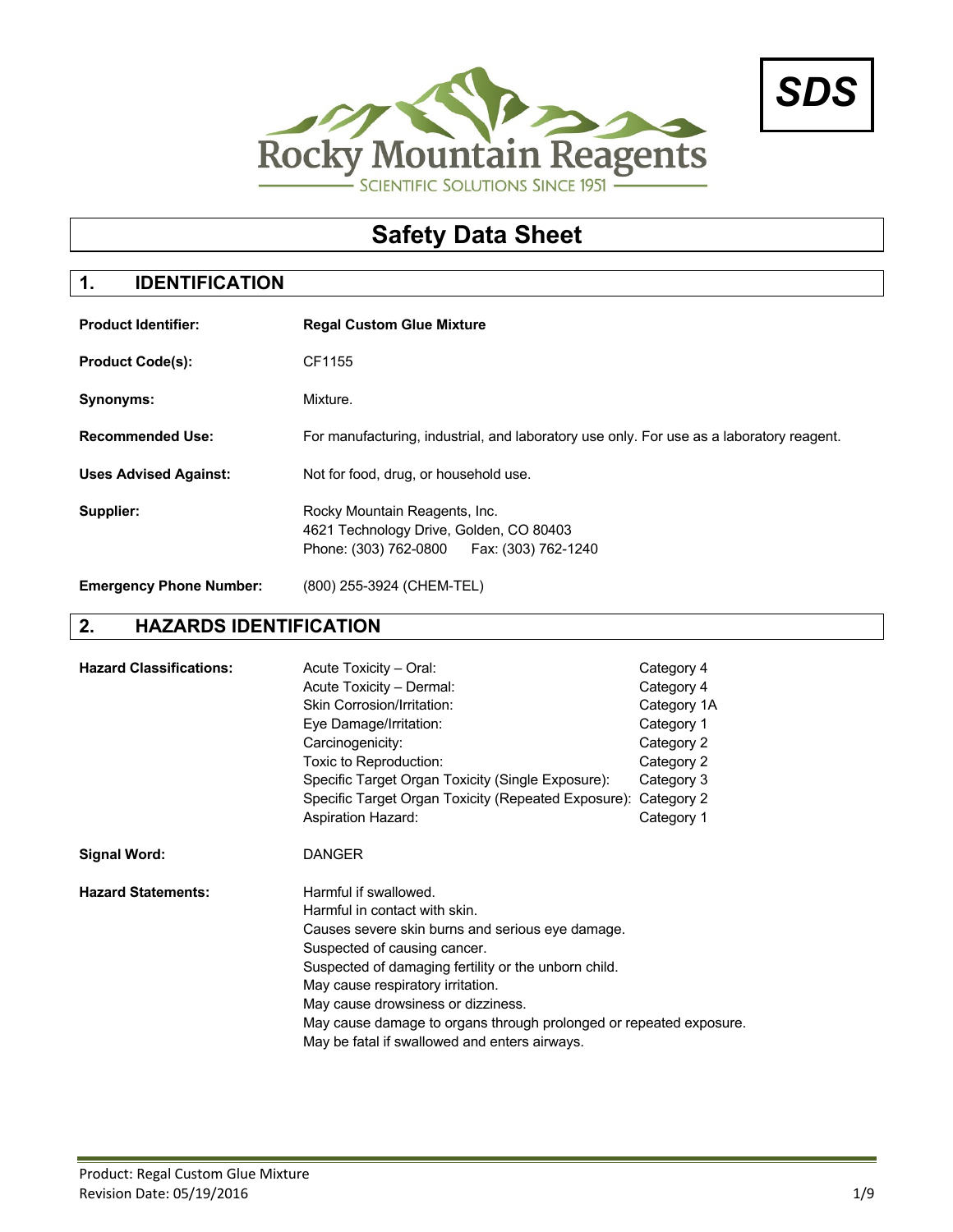#### **Pictograms:**



#### **Precautionary Statements:**

| <b>Prevention:</b>           | Wash thoroughly after handling.                                                                                              |
|------------------------------|------------------------------------------------------------------------------------------------------------------------------|
|                              | Do not eat, drink, or smoke while using this product.                                                                        |
|                              | Wear protective gloves, protective clothing, eye protection, and face protection.                                            |
|                              | Do not breathe fume, mist, vapor, or spray.                                                                                  |
|                              | Obtain special instructions before use.                                                                                      |
|                              | Do not handle until all safety precautions have been read and understood.                                                    |
|                              | Use only outdoors or in a well-ventilated area.                                                                              |
| <b>Response:</b>             | Immediately call a poison center or doctor.                                                                                  |
|                              | If swallowed: Rinse mouth. Do NOT induce vomiting.                                                                           |
|                              | If on skin (or hair): Wash with plenty of water. Take off immediately all contaminated clothing<br>and wash it before reuse. |
|                              | If inhaled: Remove person to fresh air and keep comfortable for breathing.                                                   |
|                              | If in eyes: Rinse cautiously with water for several minutes. Remove contact lenses, if                                       |
|                              | present and easy to do. Continue rinsing.                                                                                    |
|                              | Get medical attention if you feel unwell.                                                                                    |
| Storage:                     | Store locked up.                                                                                                             |
|                              | Store in a well-ventilated place. Keep container tightly closed.                                                             |
| Disposal:                    | Dispose of contents and container in accordance with local, regional, national, and                                          |
|                              | international regulations.                                                                                                   |
| <b>Hazards Not Otherwise</b> | May cause mutagenic effects based on animal data.                                                                            |
| <b>Classified:</b>           | May be toxic to aquatic life.                                                                                                |
|                              | Excessive exposure may cause skin or respiratory sensitization and tooth decay.                                              |
|                              | Exposure to alcohols may enhance the toxic effects of this product.                                                          |
| <b>Toxicity Statement:</b>   | Not applicable.                                                                                                              |

## **3. COMPOSITION AND INFORMATION ON INGREDIENTS**

| <b>Component</b> | <b>Common Name / Synonyms</b> | CAS#    | <b>Chemical Formula</b>         | % by Weight |
|------------------|-------------------------------|---------|---------------------------------|-------------|
| Dichloromethane  | Methylene Chloride            | 75-09-2 | CH <sub>2</sub> Cl <sub>2</sub> | 48.5        |
| Chloroform       | Trichloroform                 | 67-66-3 | CHC <sub>3</sub>                | 30.8        |
| Acetic Acid      | Ethanoic Acid                 | 64-19-7 | $C_2H_4O_2$                     | 20.3        |
| Ethanol          | Ethyl Alcohol                 | 64-17-5 | $C_2H_5OH$                      | < 0.468     |

#### Trade Secret Statement: Not applicable.

### **4. FIRST AID MEASURES**

#### **First Aid Procedures:**

**Inhalation:** Move to fresh air. If breathing is difficult, give oxygen. If not breathing, give artificial respiration. WARNING! It may be hazardous to the person providing aid to give mouth-tomouth resuscitation when the inhaled or ingested material is toxic, infectious, or corrosive.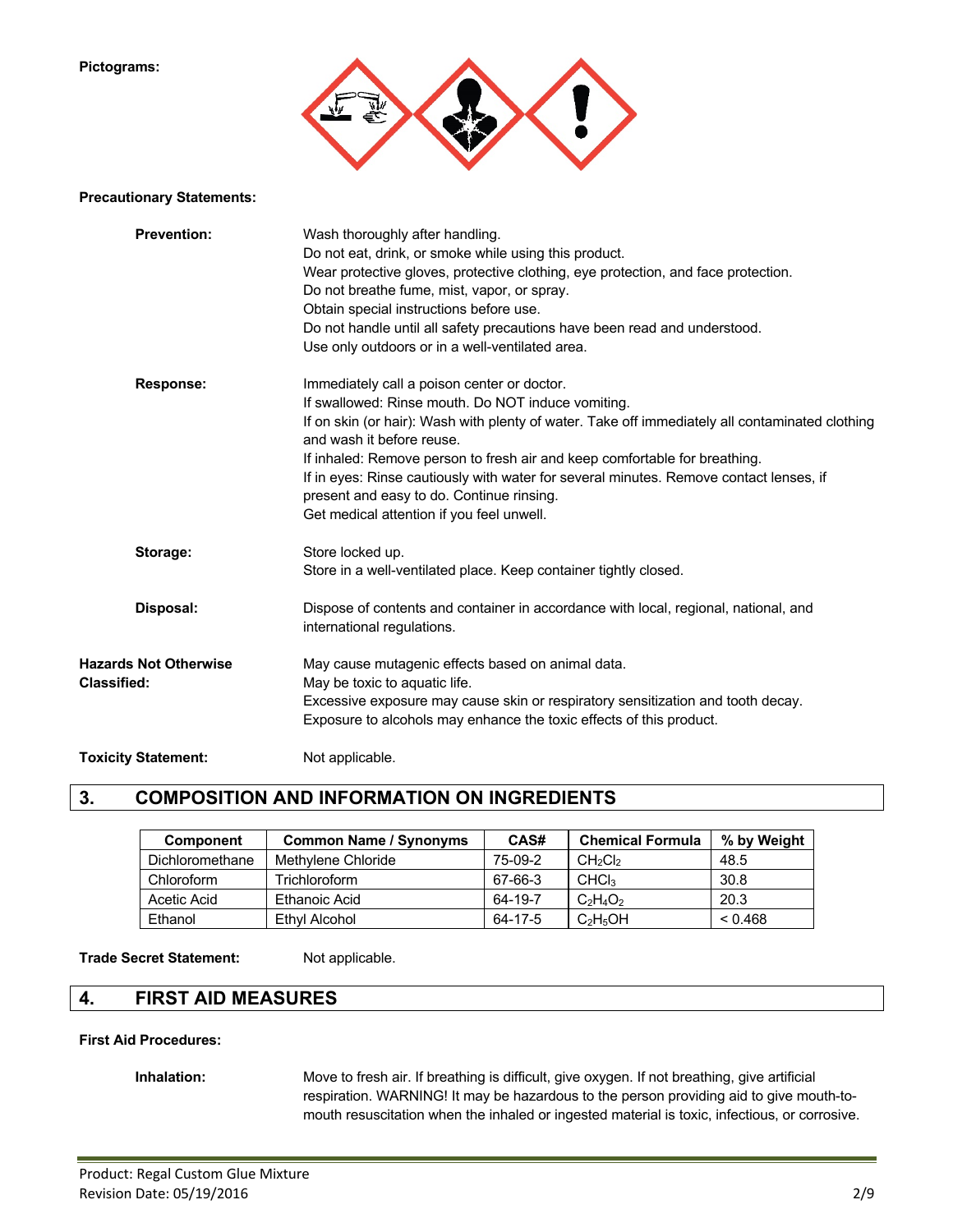|                                                             | Do not use mouth-to-mouth resuscitation if victim ingested or inhaled the substance; induce<br>artificial respiration with the aid of a pocket mask equipped with a one-way valve or other<br>proper respiratory medical device. Get medical attention immediately if symptoms occur.                                                                                                                                                                                                                                                                                                                                                                                                                                                                                                                                                                                                                                                                                                                                                      |
|-------------------------------------------------------------|--------------------------------------------------------------------------------------------------------------------------------------------------------------------------------------------------------------------------------------------------------------------------------------------------------------------------------------------------------------------------------------------------------------------------------------------------------------------------------------------------------------------------------------------------------------------------------------------------------------------------------------------------------------------------------------------------------------------------------------------------------------------------------------------------------------------------------------------------------------------------------------------------------------------------------------------------------------------------------------------------------------------------------------------|
| Ingestion:                                                  | Rinse mouth. Do not induce vomiting unless directed to do so by medical personnel. If<br>vomiting occurs, keep head low so that vomit does not enter lungs. Never give anything by<br>mouth to an unconscious person. Call a physician or poison control center immediately if<br>symptoms occur.                                                                                                                                                                                                                                                                                                                                                                                                                                                                                                                                                                                                                                                                                                                                          |
| <b>Skin Contact:</b>                                        | Wash skin with plenty of water for at least 15 minutes. Remove contaminated clothing and<br>shoes. Wash clothing before reuse. Get medical attention immediately if symptoms occur.                                                                                                                                                                                                                                                                                                                                                                                                                                                                                                                                                                                                                                                                                                                                                                                                                                                        |
| <b>Eye Contact:</b>                                         | Check for and remove contact lenses if present and easy to do. Immediately flush eyes with<br>gentle but large stream of water for at least 15 minutes, lifting lower and upper eyelids<br>occasionally. Get medical attention immediately if symptoms occur.                                                                                                                                                                                                                                                                                                                                                                                                                                                                                                                                                                                                                                                                                                                                                                              |
| <b>General Advice:</b>                                      | Poison information centers in each state can provide additional assistance for scheduled<br>poisons. Ensure that medical personnel and those providing first aid are aware of the<br>material(s) involved and take precautions to protect themselves.                                                                                                                                                                                                                                                                                                                                                                                                                                                                                                                                                                                                                                                                                                                                                                                      |
| <b>Symptoms and Effects:</b>                                | Irritation, blistering, burns, dizziness, drowsiness, visual disturbances, headache, nervous<br>system effects, nausea, vomiting, decreased motor function, shortness of breath, coughing,<br>unconsciousness, circulatory collapse, cardiovascular effects, skin dryness/redness,<br>jaundice, metabolic acidosis, liver enlargement, abdominal pain, weakness, blindness,<br>bronchitis. Corrosive. Harmful if swallowed, inhaled, absorbed through the skin, or contacted<br>with the eyes. Causes irritation and burns to the eyes, skin, respiratory tract, and<br>gastrointestinal tract. May cause drowsiness, dizziness, or unconsciousness and may affect<br>the blood, brain, eyes, mucous membranes, urinary system, kidneys, liver, and central<br>nervous system. Prolonged or repeated exposure may cause damage to teeth, liver,<br>kidneys, blood, skin, respiratory system, and central nervous system and may also cause<br>dermatitis, mutagenic effects, adverse reproductive effects, skin sensitization, and cancer. |
| <b>Immediate Medical Care/</b><br><b>Special Treatment:</b> | Call a physician or poison control center immediately if you feel unwell or are concerned.<br>Treat symptomatically.                                                                                                                                                                                                                                                                                                                                                                                                                                                                                                                                                                                                                                                                                                                                                                                                                                                                                                                       |

# **5. FIREFIGHTING MEASURES**

| <b>Suitable Extinguishing Media:</b>                                         | Water spray, dry powder, alcohol resistant foam, carbon dioxide.                                                                                                                                                                                                                                                                                        |  |  |
|------------------------------------------------------------------------------|---------------------------------------------------------------------------------------------------------------------------------------------------------------------------------------------------------------------------------------------------------------------------------------------------------------------------------------------------------|--|--|
|                                                                              | Unsuitable Extinguishing Media: Do not use a solid (straight) water stream, as it may scatter and spread fire.                                                                                                                                                                                                                                          |  |  |
| <b>Hazardous Combustion</b><br><b>Products:</b>                              | Carbon oxides, hydrogen chloride, chlorine, phosgene.                                                                                                                                                                                                                                                                                                   |  |  |
| <b>Specific Hazards:</b>                                                     | Excessive thermal conditions may yield hazardous decomposition products listed above.                                                                                                                                                                                                                                                                   |  |  |
| <b>Special Protective Equipment/</b><br><b>Precautions for Firefighters:</b> | As in any fire, wear MSHA/NIOSH approved (or equivalent), self-contained, positive-<br>pressure or pressure-demand breathing apparatus and full protective gear. Use water spray<br>to cool unopened containers. Move containers from fire area, if you can do so without risk.<br>In the event of fire and/or explosion, do not breathe product fumes. |  |  |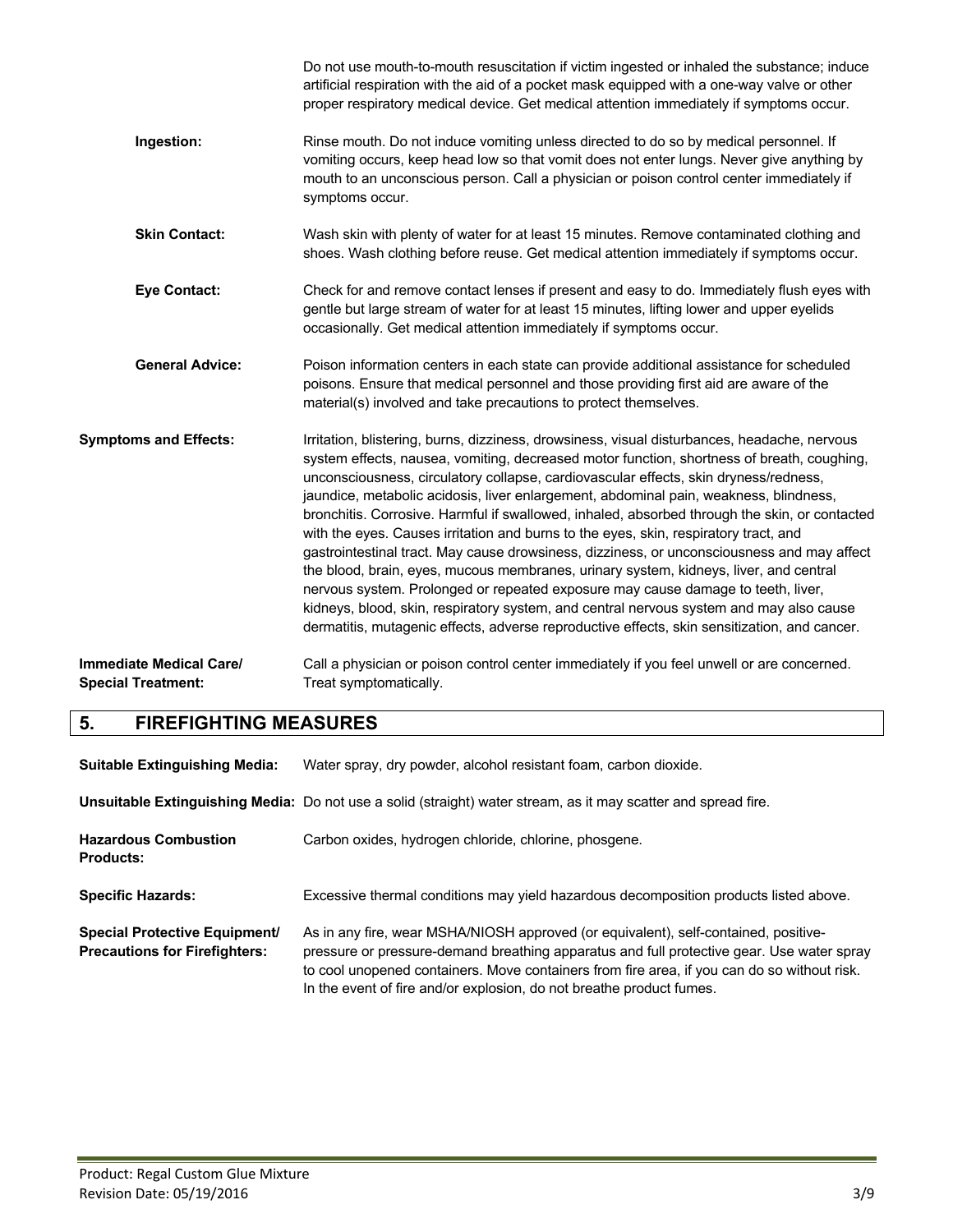## **6. ACCIDENTAL RELEASE MEASURES**

| <b>Personal Precautions and</b><br><b>Protective Equipment:</b> | Ventilate area of leak or spill. Avoid breathing product fumes. Isolate hazard area and keep<br>unnecessary and unprotected personnel away from the area of the leak or spill. Keep<br>upwind. Keep out of low areas. Wear appropriate personal protective equipment (see<br>Section 8). Avoid contact with eyes, skin, and clothing.                |
|-----------------------------------------------------------------|------------------------------------------------------------------------------------------------------------------------------------------------------------------------------------------------------------------------------------------------------------------------------------------------------------------------------------------------------|
| <b>Emergency Procedures:</b>                                    | Evacuate surrounding personnel as needed. In case of chemical emergency, or if unsure<br>how to address an accidental release, consult a professional (see Section 1).                                                                                                                                                                               |
| <b>Methods for Containment:</b>                                 | Stop the flow of material, if this is without risk. Prevent entry into waterways, sewer,<br>basements, or confined areas. Dike the spilled material, where this is possible. Product<br>should not be released to the environment. Contain and recover liquid when possible.                                                                         |
| <b>Methods for Cleanup:</b>                                     | Absorb spill with an inert material (e.g. vermiculite, dry sand, earth, cloth, or fleece) and<br>place in a non-combustible container for reclamation or disposal. Do not flush to sewer.<br>Clean contaminated surface thoroughly. Never return spills in original containers for reuse.<br>Clean up in accordance with all applicable regulations. |

## **7. HANDLING AND STORAGE**

**Handling:** Wear personal protective equipment (see Section 8). Use only in well-ventilated areas. Provide sufficient air exchange and/or exhaust in work areas. Avoid contact with skin, eyes, and clothing. Do not breathe vapors, fumes, or spray mist. Do not ingest. When using, do not eat, drink, or smoke. Keep away from incompatible materials (see Section 10). Handle in accordance with good industrial hygiene and safety practice. Wash thoroughly after handling. Containers of this material may be hazardous when empty, as they retain product residues. Observe all warnings and precautions listed for this product.

**Storage:** Store in a cool, dry, ventilated area under inert atmosphere. Store in a segregated and approved area away from incompatible materials (see Section 10). Store in original container. Keep containers tightly closed and upright. Keep away from food, drink, and animal foodstuffs. Keep out of the reach of children. Comply with all national, state, and local codes pertaining to the storage, handling, dispensing, and disposal of this product.

## **8. EXPOSURE CONTROLS AND PERSONAL PROTECTION**

| <b>Exposure Limits:</b> | Dichloromethane: ACGIH: TWA: | OSHA: PEL:                           | STEL:                          | 50 ppm<br>25 ppm<br>$125$ ppm                            |
|-------------------------|------------------------------|--------------------------------------|--------------------------------|----------------------------------------------------------|
|                         | Chloroform:                  | ACGIH: TWA:<br>OSHA: CEIL:           |                                | 10 ppm<br>50 ppm<br>240 mg/m <sup>3</sup>                |
|                         | Acetic Acid:                 | ACGIH: TWA:<br>OSHA:<br>NIOSH: IDLH: | STEL:<br>PEL:<br>TWA:<br>STEL: | 10 ppm<br>15 ppm<br>10 ppm<br>50 ppm<br>10 ppm<br>15 ppm |
|                         | Ethanol:                     | ACGIH: STEL:<br>OSHA: PEL:           |                                | $1000$ ppm<br>1000 ppm<br>1900 mg/m3                     |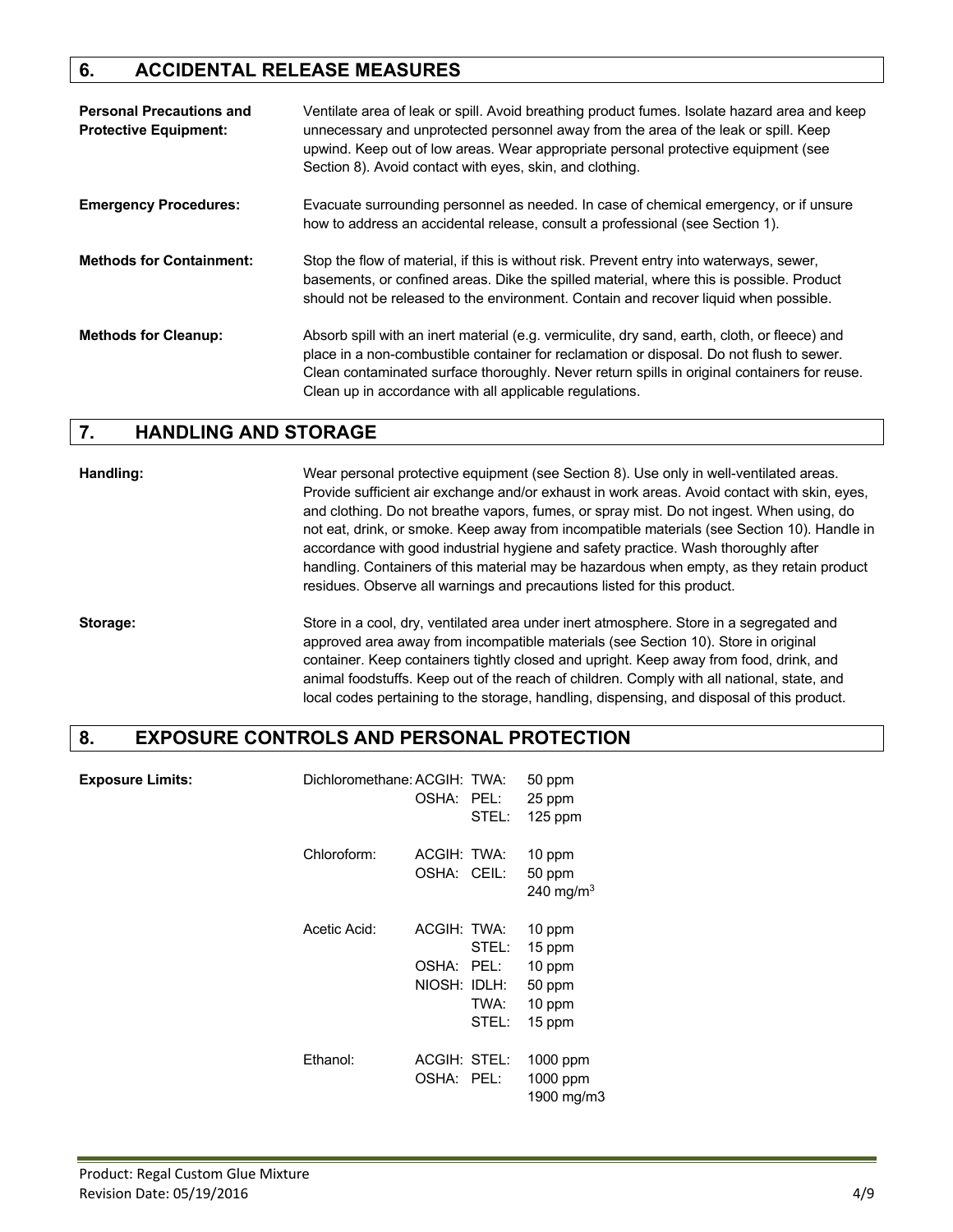**Engineering Controls:** Ensure adequate ventilation. Ventilation rates should be matched to conditions. If applicable, use process enclosures, local exhaust ventilation, or other engineering controls to maintain airborne levels below recommended exposure limits. If exposure limits have not been established, maintain airborne levels to an acceptable level.

#### **Personal Protective Measures:**

| <b>Eye/Face Protection:</b>                                           | Wear safety glasses with side shields or goggles and a face shield. Maintain approved eye<br>wash station and accessible rinse facilities in work area.                                                                                                                                                                                                                                                                                                              |  |
|-----------------------------------------------------------------------|----------------------------------------------------------------------------------------------------------------------------------------------------------------------------------------------------------------------------------------------------------------------------------------------------------------------------------------------------------------------------------------------------------------------------------------------------------------------|--|
| <b>Skin Protection:</b>                                               | Wear appropriate chemical resistant clothing (with long sleeves) and appropriate chemical<br>resistant gloves.                                                                                                                                                                                                                                                                                                                                                       |  |
| <b>Respiratory Protection:</b>                                        | An air-purifying, NIOSH-approved respirator with appropriate cartridge or canister may be<br>permissible under certain circumstances where airborne concentrations are expected to<br>exceed exposure limits. Use a positive-pressure, air-supplied respirator if there is any<br>potential for an uncontrolled release, if exposure levels are unknown, or if any other<br>circumstances exist where air-purifying respirators may not provide adequate protection. |  |
| <b>Specific Requirements</b><br>for Personal Protective<br>Equipment: | Ensure that glove material is compatible with this product. This information is available from<br>glove manufacturers.                                                                                                                                                                                                                                                                                                                                               |  |

## **9. PHYSICAL AND CHEMICAL PROPERTIES**

*Unless otherwise indicated, all properties are given at 25 °C and standard pressure.*

| Appearance:                                        | Colorless, transparent liquid.   |  |  |  |
|----------------------------------------------------|----------------------------------|--|--|--|
| Odor:                                              | Characteristic, sweet, ethereal. |  |  |  |
| <b>Odor Threshold:</b>                             | No information found.            |  |  |  |
| <b>Formula Weight:</b>                             | Mixture.                         |  |  |  |
| pH:                                                | No information found.            |  |  |  |
| <b>Melting/Freezing Point:</b>                     | No information found.            |  |  |  |
| <b>Boiling Point/Range:</b>                        | >40 °C                           |  |  |  |
| <b>Decomposition Temperature:</b>                  | No information found.            |  |  |  |
| <b>Flash Point:</b>                                | Not applicable.                  |  |  |  |
| <b>Auto-ignition Temperature:</b>                  | Not applicable.                  |  |  |  |
| <b>Flammability:</b>                               | Not flammable.                   |  |  |  |
| <b>Flammability/Explosive Limits:</b>              | Not applicable.                  |  |  |  |
| Solubility:                                        | Slightly soluble in water.       |  |  |  |
| <b>Vapor Pressure:</b>                             | No information found.            |  |  |  |
| <b>Vapor Density:</b>                              | $> 2.1$ (Air = 1)                |  |  |  |
| <b>Specific Gravity:</b>                           | 1.4 (Water = $1$ )               |  |  |  |
| <b>Evaporation Rate:</b>                           | No information found.            |  |  |  |
| <b>Viscosity:</b>                                  | No information found.            |  |  |  |
| <b>Partition Coefficient</b><br>(n-octanol/water): | No information found.            |  |  |  |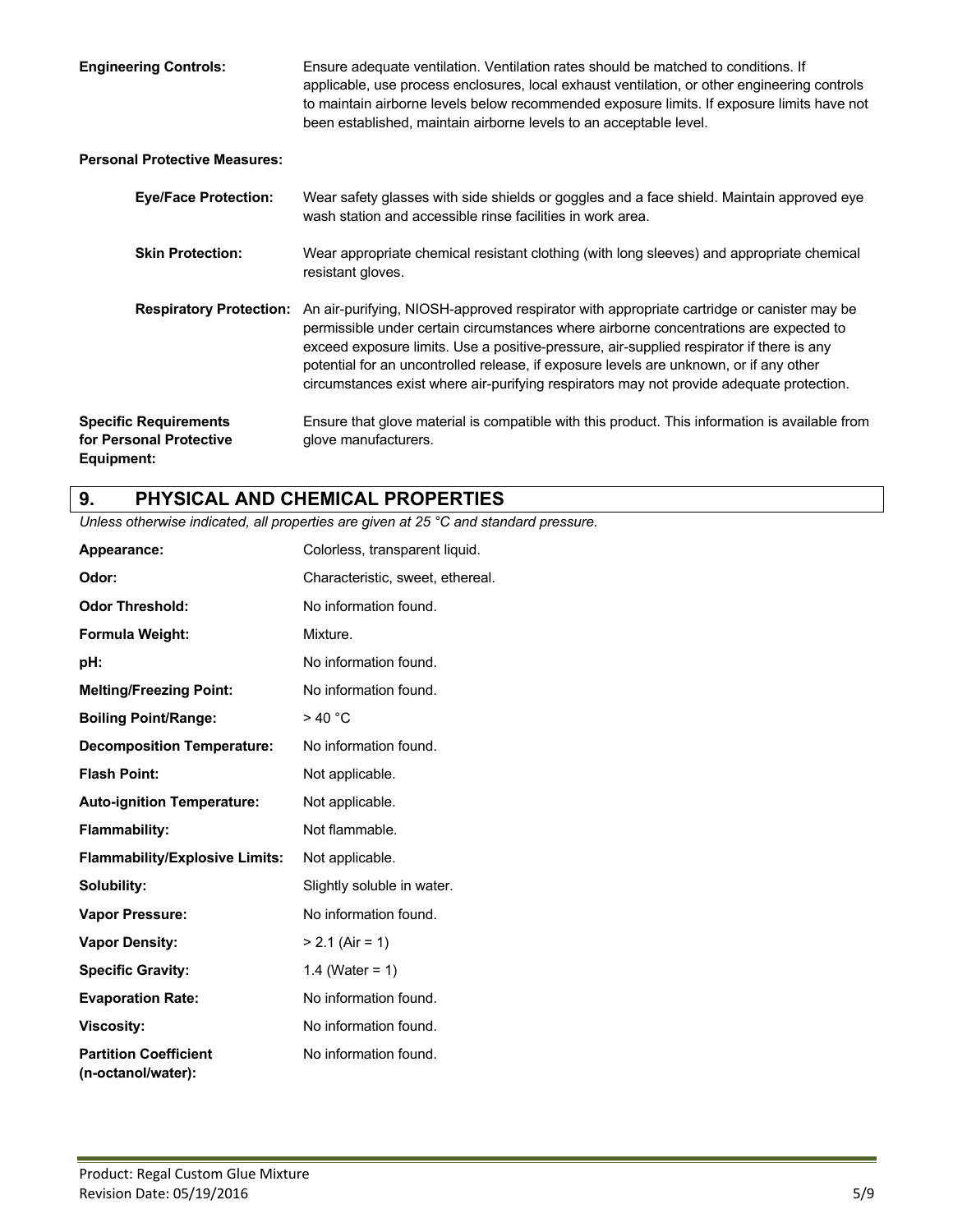## **10. STABILITY AND REACTIVITY**

| <b>Reactivity Data:</b>                              | May be corrosive to several materials. See Section 11.                                                                                     |  |  |
|------------------------------------------------------|--------------------------------------------------------------------------------------------------------------------------------------------|--|--|
| <b>Chemical Stability:</b>                           | Stable under normal conditions. Hygroscopic. Sensitive to light and air.                                                                   |  |  |
| <b>Conditions to Avoid:</b>                          | Heat, generation of vapors, exposure to light, exposure to air, exposure to moisture,<br>incompatible materials.                           |  |  |
| <b>Incompatible Materials:</b>                       | Strong oxidizers, metals, strong acids, strong bases, alkalis, amines, polymers, organic<br>materials.                                     |  |  |
| <b>Hazardous Decomposition</b><br><b>Products:</b>   | Carbon oxides, hydrogen chloride, chlorine, phosgene.                                                                                      |  |  |
| <b>Possibility of Hazardous</b><br><b>Reactions:</b> | May react vigorously, violently, or explosively if exposed to extreme thermal conditions or to<br>the incompatible materials listed above. |  |  |
| <b>Hazardous Polymerization:</b>                     | May cause certain substances to polymerize. Avoid contact with organic materials and non-<br>halogenated polymers.                         |  |  |

## **11. TOXICOLOGICAL INFORMATION**

| <b>Routes of Exposure:</b>   | Inhalation, ingestion, skin contact, eye contact.                                                                                                                                                                                                                                                                                                                                   |                                                      |                                                                                                                                                                                                                                                                                    |  |
|------------------------------|-------------------------------------------------------------------------------------------------------------------------------------------------------------------------------------------------------------------------------------------------------------------------------------------------------------------------------------------------------------------------------------|------------------------------------------------------|------------------------------------------------------------------------------------------------------------------------------------------------------------------------------------------------------------------------------------------------------------------------------------|--|
| <b>Acute Effects:</b>        | Corrosive. Harmful if swallowed, inhaled, absorbed through the skin, or contacted with the<br>eyes. Causes irritation and burns to the eyes, skin, respiratory tract, and gastrointestinal<br>tract. May cause drowsiness, dizziness, or unconsciousness and may affect the blood,<br>brain, eyes, mucous membranes, urinary system, kidneys, liver, and central nervous<br>system. |                                                      |                                                                                                                                                                                                                                                                                    |  |
| <b>Chronic Effects:</b>      | Prolonged or repeated exposure may cause damage to teeth, liver, kidneys, blood, skin,<br>respiratory system, and central nervous system and may also cause dermatitis, mutagenic<br>effects, adverse reproductive effects, skin sensitization, and cancer.                                                                                                                         |                                                      |                                                                                                                                                                                                                                                                                    |  |
| <b>Toxicological Data:</b>   | Dichloromethane: LD <sub>50</sub> Oral, Rat:<br>1600 mg/kg                                                                                                                                                                                                                                                                                                                          |                                                      |                                                                                                                                                                                                                                                                                    |  |
|                              |                                                                                                                                                                                                                                                                                                                                                                                     | $LC_{50}$ Inhalation, Rat:                           | 88 mg/L 30 m                                                                                                                                                                                                                                                                       |  |
|                              |                                                                                                                                                                                                                                                                                                                                                                                     | Causes skin and eye irritation based on animal data. |                                                                                                                                                                                                                                                                                    |  |
|                              |                                                                                                                                                                                                                                                                                                                                                                                     | May cause mutagenic effects based on animal data.    |                                                                                                                                                                                                                                                                                    |  |
|                              | Chloroform:                                                                                                                                                                                                                                                                                                                                                                         | LD <sub>50</sub> Oral, Rat:                          | 908 mg/kg                                                                                                                                                                                                                                                                          |  |
|                              |                                                                                                                                                                                                                                                                                                                                                                                     | $LC_{50}$ Inhalation, Rat:                           | 47.7 mg/L 4 h                                                                                                                                                                                                                                                                      |  |
|                              |                                                                                                                                                                                                                                                                                                                                                                                     | Causes skin and eye irritation based on animal data. |                                                                                                                                                                                                                                                                                    |  |
|                              |                                                                                                                                                                                                                                                                                                                                                                                     |                                                      | May cause reproductive effects based on animal data.                                                                                                                                                                                                                               |  |
|                              | Acetic Acid:                                                                                                                                                                                                                                                                                                                                                                        | LD <sub>50</sub> Oral, Rat:                          | 3310 mg/kg                                                                                                                                                                                                                                                                         |  |
|                              |                                                                                                                                                                                                                                                                                                                                                                                     | LC <sub>50</sub> Inhalation, Rat:                    | 11.4 mg/L 4 h                                                                                                                                                                                                                                                                      |  |
|                              |                                                                                                                                                                                                                                                                                                                                                                                     | LD <sub>50</sub> Dermal, Rabbit:                     | 1060 mg/kg                                                                                                                                                                                                                                                                         |  |
|                              |                                                                                                                                                                                                                                                                                                                                                                                     | May cause reproductive effects based on animal data. |                                                                                                                                                                                                                                                                                    |  |
|                              | Ethanol:                                                                                                                                                                                                                                                                                                                                                                            | LD <sub>50</sub> Oral, Rat:                          | 7060 mg/kg                                                                                                                                                                                                                                                                         |  |
|                              |                                                                                                                                                                                                                                                                                                                                                                                     | $LC_{50}$ Inhalation, Rat:                           | 124.7 mg/L 4 h                                                                                                                                                                                                                                                                     |  |
| <b>Symptoms of Exposure:</b> |                                                                                                                                                                                                                                                                                                                                                                                     |                                                      | Irritation, blistering, burns, dizziness, drowsiness, visual disturbances, headache, nervous<br>system effects, nausea, vomiting, decreased motor function, shortness of breath, coughing,<br>unconsciousness, circulatory collapse, cardiovascular effects, skin dryness/redness, |  |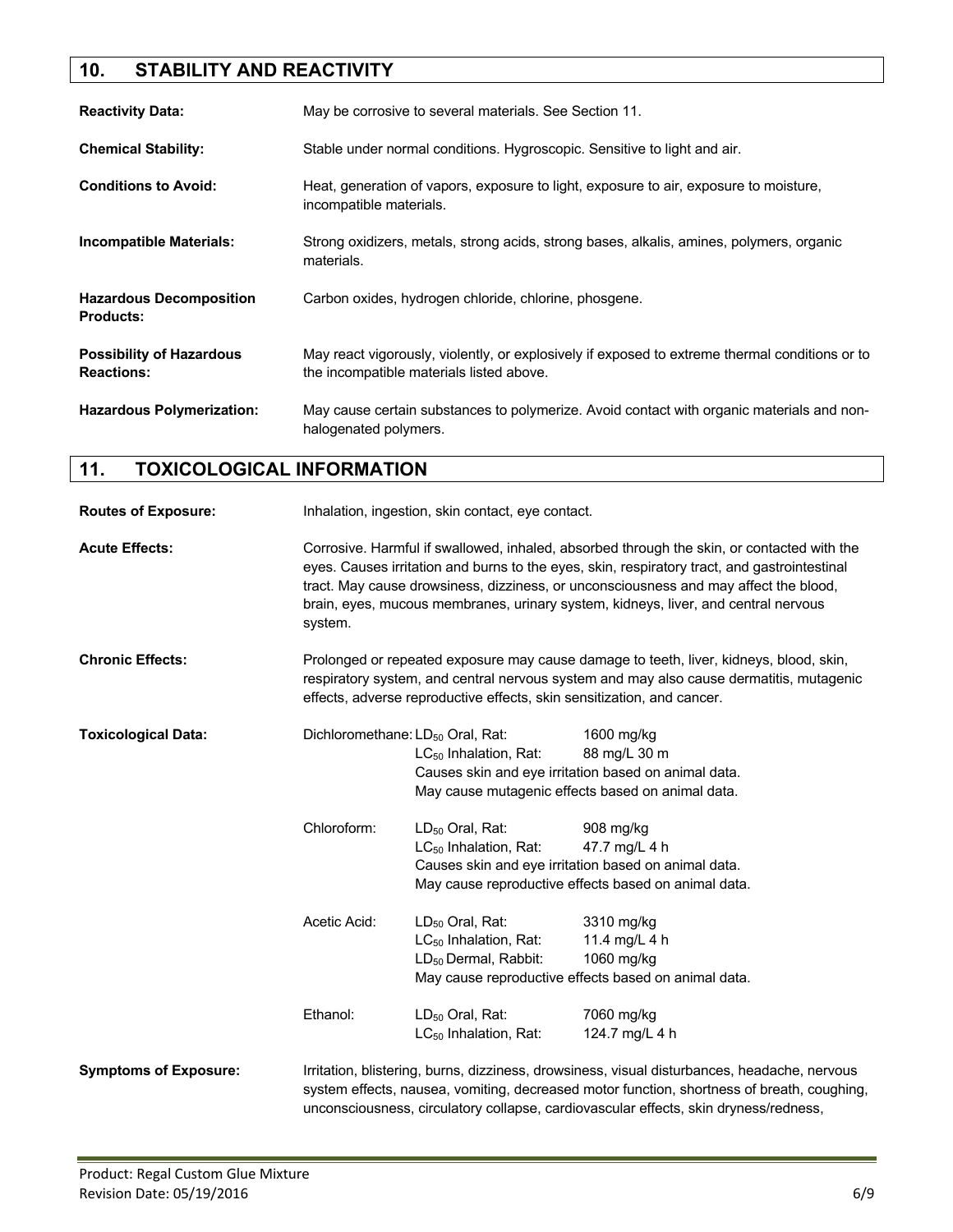jaundice, metabolic acidosis, liver enlargement, abdominal pain, weakness, blindness, bronchitis. **Carcinogenic Effects:** May cause cancer based on animal and microorganism data. **OSHA HCS:** Dichloromethane: Carcinogen Chloroform: Carcinogen **ACGIH:** Chloroform: A3 – Confirmed animal carcinogen with unknown relevance to humans **IARC:** Dichloromethane: 2B – Possibly carcinogenic to humans Chloroform: 2B – Possibly carcinogenic to humans **NTP:** Dichloromethane: Reasonably anticipated to be a human carcinogen Chloroform: Reasonably anticipated to be a human carcinogen

## **12. ECOLOGICAL INFORMATION**

| <b>Ecotoxicological Data:</b>         |              | Dichloromethane: EC <sub>50</sub> , Water Flea (Daphnia magna):<br>$LC_{50}$ , Fathead Minnow (Pimephales promelas):                                                  | 1682 mg/L 48 h<br>193 mg/L 96 h                  |
|---------------------------------------|--------------|-----------------------------------------------------------------------------------------------------------------------------------------------------------------------|--------------------------------------------------|
|                                       | Chloroform:  | EC <sub>50</sub> , Water Flea (Daphnia magna):<br>LC <sub>50</sub> , Fathead Minnow (Pimephales promelas):<br>LC <sub>50</sub> , Rainbow Trout (Oncorhynchus mykiss): | 28.9 mg/L 48 h<br>71 mg/L 96 h<br>18 mg/L 96 h   |
|                                       | Acetic Acid: | EC <sub>50</sub> , Water Flea (Daphnia magna):<br>LC <sub>50</sub> , Fathead Minnow (Pimephales promelas):<br>LC <sub>50</sub> , Rainbow Trout (Oncorhynchus mykiss): | 47 mg/L 24 h<br>88 mg/L 96 h<br>> 1000 mg/L 96 h |
|                                       | Ethanol:     | EC <sub>50</sub> , Water Flea (Daphnia magna):<br>$LC_{50}$ , Fathead Minnow (Pimephales promelas):                                                                   | 7.7 mg/L 48 h<br>> 100 mg/L 96 h                 |
| <b>Persistence and Degradability:</b> |              | This product is not readily biodegradable. Not expected to bioaccumulate.                                                                                             |                                                  |
| <b>Environmental Effects:</b>         |              | Toxic to aquatic life. Avoid release to the environment.                                                                                                              |                                                  |

## **13. DISPOSAL INFORMATION**

| <b>Disposal Instructions:</b>  | drains or into sewers.      | All wastes must be handled in accordance with local, state, and federal regulations.<br>Minimize exposure to product waste (see Section 8). Do not dispose unused waste down          |
|--------------------------------|-----------------------------|---------------------------------------------------------------------------------------------------------------------------------------------------------------------------------------|
| <b>Contaminated Packaging:</b> |                             | Because emptied containers retain product residue, follow label warnings even after<br>container is emptied. Offer rinsed packaging material to local recycling facilities.           |
| <b>Waste Codes:</b>            | Chloroform:<br>Acetic Acid: | Dichloromethane: U080 (US RCRA Hazardous Waste U List)<br>U044 (US RCRA Hazardous Waste U List)<br>D002 (Waste Corrosive material, $pH \le 2$ or $pH \ge 12.5$ or corrosive to steel) |

## **14. TRANSPORT INFORMATION**

## **DOT:**

**UN Number:** UN3289

**Proper Shipping Name:** Toxic liquid, corrosive, inorganic, n.o.s. (Methylene chloride, chloroform, acetic acid)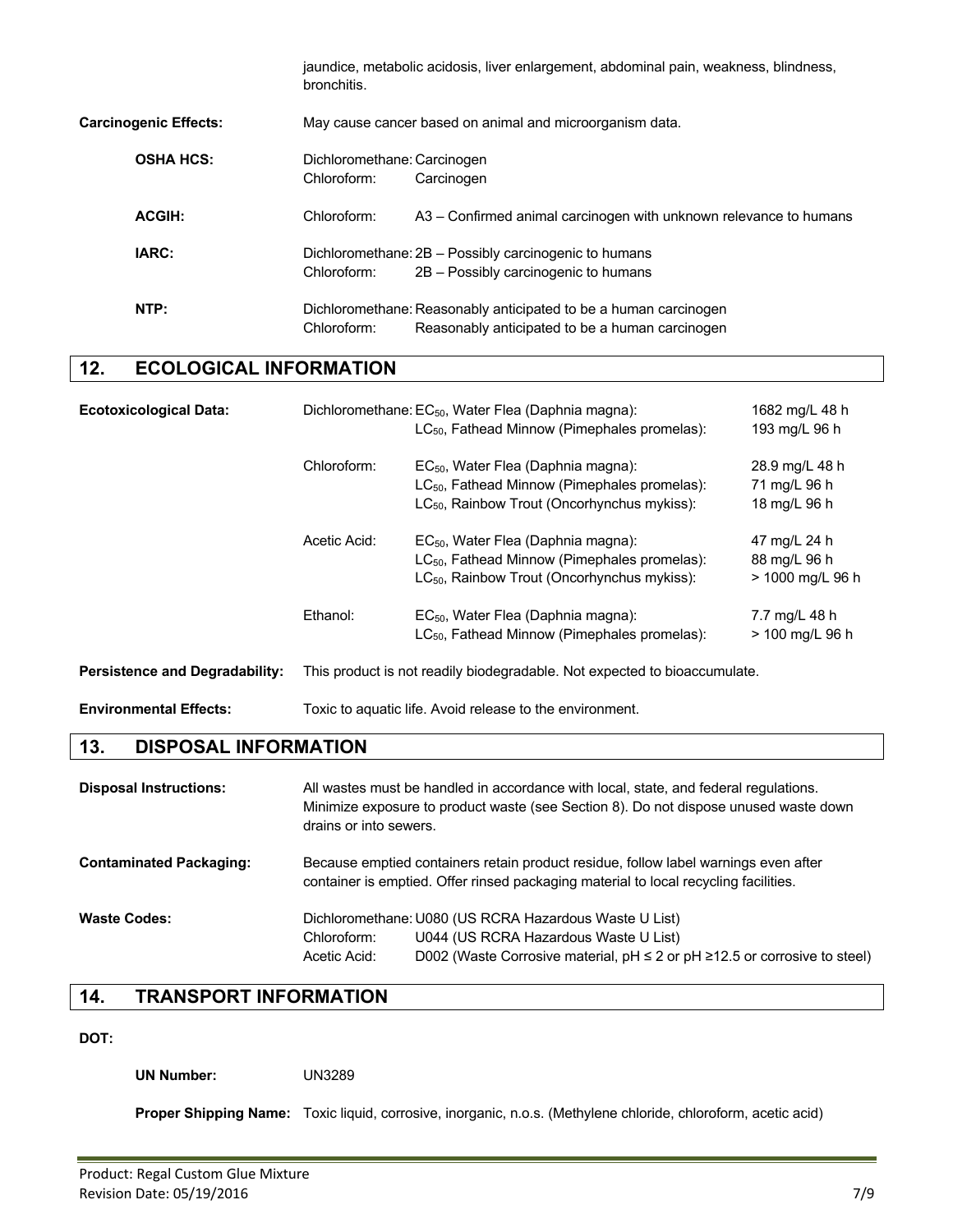| <b>Hazard Class:</b>                               | 6.1(8)                                            |                             |                  |
|----------------------------------------------------|---------------------------------------------------|-----------------------------|------------------|
| <b>Packing Group:</b>                              | Ш                                                 |                             |                  |
| <b>ERG Number:</b>                                 | 154                                               |                             |                  |
| <b>Environmental Hazard</b><br><b>Regulations:</b> | Not marine pollutant.                             |                             |                  |
| <b>Other Transport Precautions:</b>                | DOT Reportable Quantity: Dichloromethane: 1000 lb | Chloroform:<br>Acetic Acid: | 10 lb<br>5000 lb |

## **15. REGULATORY INFORMATION**

## **U.S. Federal Regulations**:

| <b>OSHA:</b>                                           | This product is considered a "Hazardous Chemical" as defined by the OSHA Hazard<br>Communication Standard, 29 CFR 1910.1200. |                                             |  |
|--------------------------------------------------------|------------------------------------------------------------------------------------------------------------------------------|---------------------------------------------|--|
| <b>TSCA Inventory:</b>                                 | All components of this product are on the U.S. TSCA Inventory.                                                               |                                             |  |
| U.S. EPCRA (SARA Title III):                           |                                                                                                                              |                                             |  |
| Section 302:                                           | Extremely Hazardous Substance:<br><b>Threshold Planning Quantity:</b><br>Reportable Quantity:                                | Chloroform<br>10,000 lb<br>10 <sub>lb</sub> |  |
| <b>Sections 311/312:</b>                               | <b>Hazard Category</b>                                                                                                       | List (Yes/No)                               |  |
|                                                        | Section 311 - Hazardous Chemical                                                                                             | Yes                                         |  |
|                                                        | Immediate Hazard                                                                                                             | Yes                                         |  |
|                                                        | Delayed Hazard                                                                                                               | Yes                                         |  |
|                                                        | Fire Hazard                                                                                                                  | <b>No</b>                                   |  |
|                                                        | Pressure Hazard                                                                                                              | <b>No</b>                                   |  |
|                                                        | Reactivity Hazard                                                                                                            | <b>No</b>                                   |  |
|                                                        |                                                                                                                              |                                             |  |
| <b>Section 313:</b>                                    | Component:                                                                                                                   | Chloroform                                  |  |
|                                                        | De Minimis Concentration:                                                                                                    | 0.1%                                        |  |
| CERCLA Reportable Quantities: Dichloromethane: 1000 lb | Chloroform:<br>10 <sub>lb</sub><br>Acetic Acid:<br>5000 lb                                                                   |                                             |  |